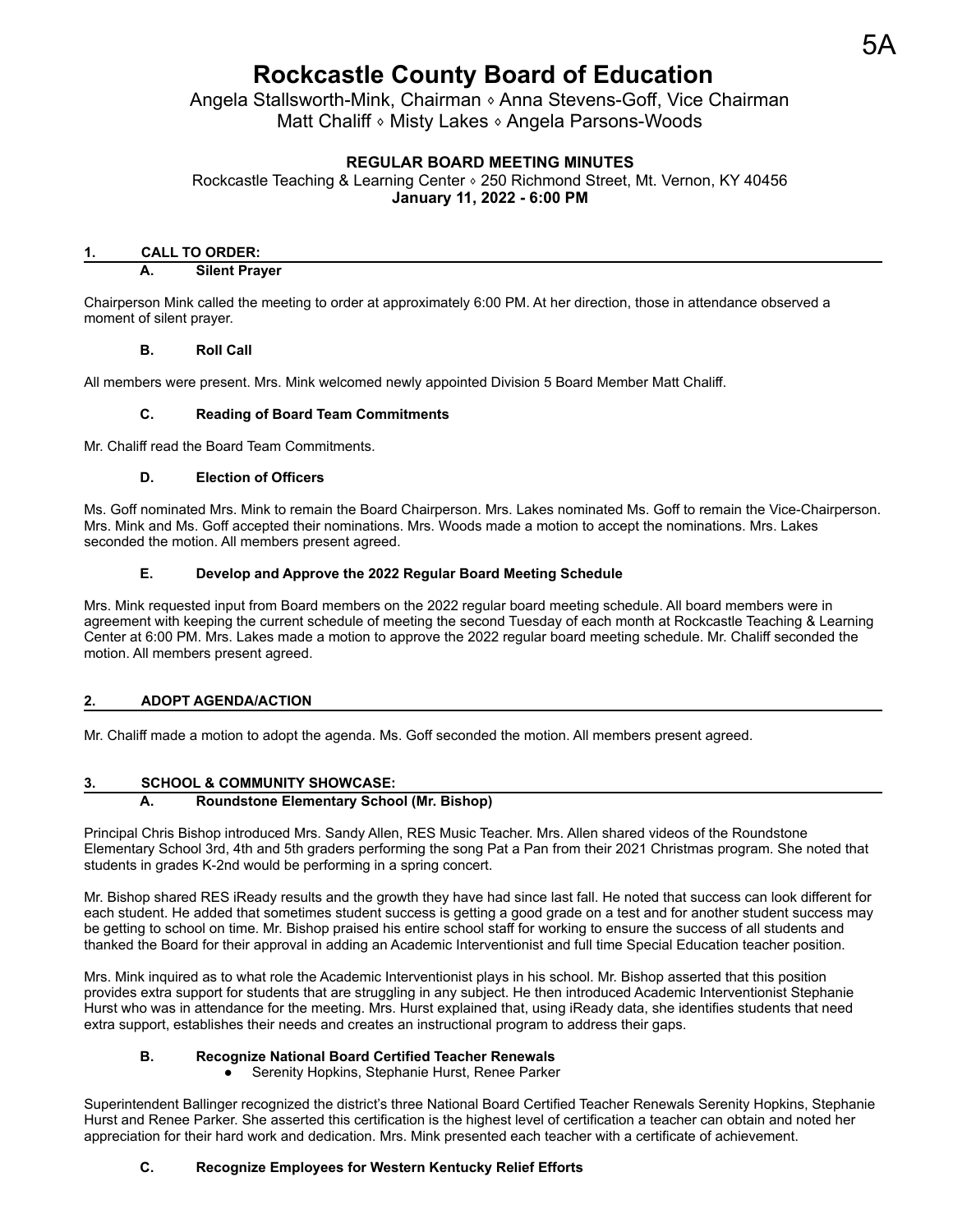Superintendent Ballinger recognized transportation and facilities staff that assisted in the coordination and delivery of the state's Stuff the Bus Campaign for Western Kentucky tornado victims. Those recognized were Ken Hopkins, Brett Noble, Jason Cash, Cody Durham, David Bryant, Ronnie McKinney, James Poynter, Trent Clark, Dennis Rigsby, Gary Prewitt, and Adam Poynter. Mrs. Mink presented each staff member with a certificate of appreciation.

# **4. OPERATIONS/ACTIONS:**

## **A. Approve Employee Request for FMLA** *(Closed Session)*

Mrs. Goff made a motion to go into closed session. Mr. Chaliff seconded the motion. All members present agreed. After exiting the closed session, Ms. Goff made a motion to come out of closed session. Mrs. Lake seconded the motion. All members present agreed.

Board members agreed to waive board policy and allow a certified staff member up to 8 weeks of unpaid FMLA because the employee is within 18 months of retirement.

- **B. Approve Minutes of the December 14, 2021 Regular Board Meeting**
- **C. Approve Minutes of the December 21, 2021 Special Board Meeting**
- **D. Approve Bills for Payment**
- **E. Approve School Trips**
- **F. Approve MOA Addendum with EKU**

Mrs. Mink noted that with the approval of Operations/Actions, the approval will include the request for FMLA details noted in 4A. Ms. Goff made a motion to approve Operations/Actions. Mrs. Lakes seconded the motion. All members present agreed.

#### **5. DISCUSSION/ACTION:**

### **A. Review/Approve Year Ending June 30, 2021 Audit presented by Shad J. Allen, CPA, PLLC**

Mr. Allen shared that there were three types of audits conducted for the district. He noted that the first audit was a financial audit that reviews all financial statements. He asserted that the district received the highest opinion for a clean audit.

He noted that the second type of audit conducted evaluates the internal controls and compliance with finance laws. Again, he asserted that the district received the highest opinion, a clean audit.

Mr. Allen explained that the third type of audit conducted evaluates federal money, such as compliance with federal grants and internal controls. He added that the major federal program audited this year was the ESSER funds, totalling just over \$2 million dollars. Again, Mr. Allen asserted that there were no findings.

Misty Lakes made a motion to approve the year ending June 30, 2021 audit. Mrs. Woods seconded the motion. All members present agreed.

## **B. Review/Approve Monthly Financial Reports (Mrs. Sweet)**

- 1. Month Ending Balance Sheet
- 2. Revenue & Expenditures for the Month by Fund

Finance Director Jenny Sweet presented the monthly financial reports. Ms. Goff made a motion to approve the monthly financial reports. Mr. Chaliff seconded the motion. All members present agreed.

#### **C. Review/Approve 2022-2023 Draft Budget (Mrs. Sweet)**

Finance Director Jenny Sweet presented the 2022-2023 draft budget. She noted the draft budget begins a year-long process of planning for the 2022-2023 school year, with the school board reviewing our base revenues and expenditures for the general fund of \$28.7M. The remaining budgets will be presented as part of the tentative budget scheduled to be reviewed by the board members in May, followed by the Working Budget in September. Sweet provided additional planning timelines of tentative staffing allocations and salary schedule being reviewed by the board members by April. General Fund considerations and preliminary legislative discussions were shared. Mr. Chaliff made a motion to approve the 2022-2023 draft budget. Mrs. Lakes seconded the motion. All members present agreed.

#### **D. Review/Approve the School Facilities Construction Commission (SFCC) Offer of Assistance (Mrs. Sweet)**

Finance Director Jenny Sweet presented the SFCC Offer of Assistance. She explained that pursuant to KRS 157.622, the School Facilities Construction Commission (SFCC) is hereby making an official Offer of Assistance to the Rockcastle County Schools Board of Education. Acceptance of this Offer of Assistance commits the school district to adhere to the statutes and regulations governing this program. This Offer of Assistance is in the annual debt service amount of \$22,660 to be used towards proposed construction or major renovation of facilities outlined in your most current approved facility plan. House Bill 192 of the 2021 Session of the General Assembly states: